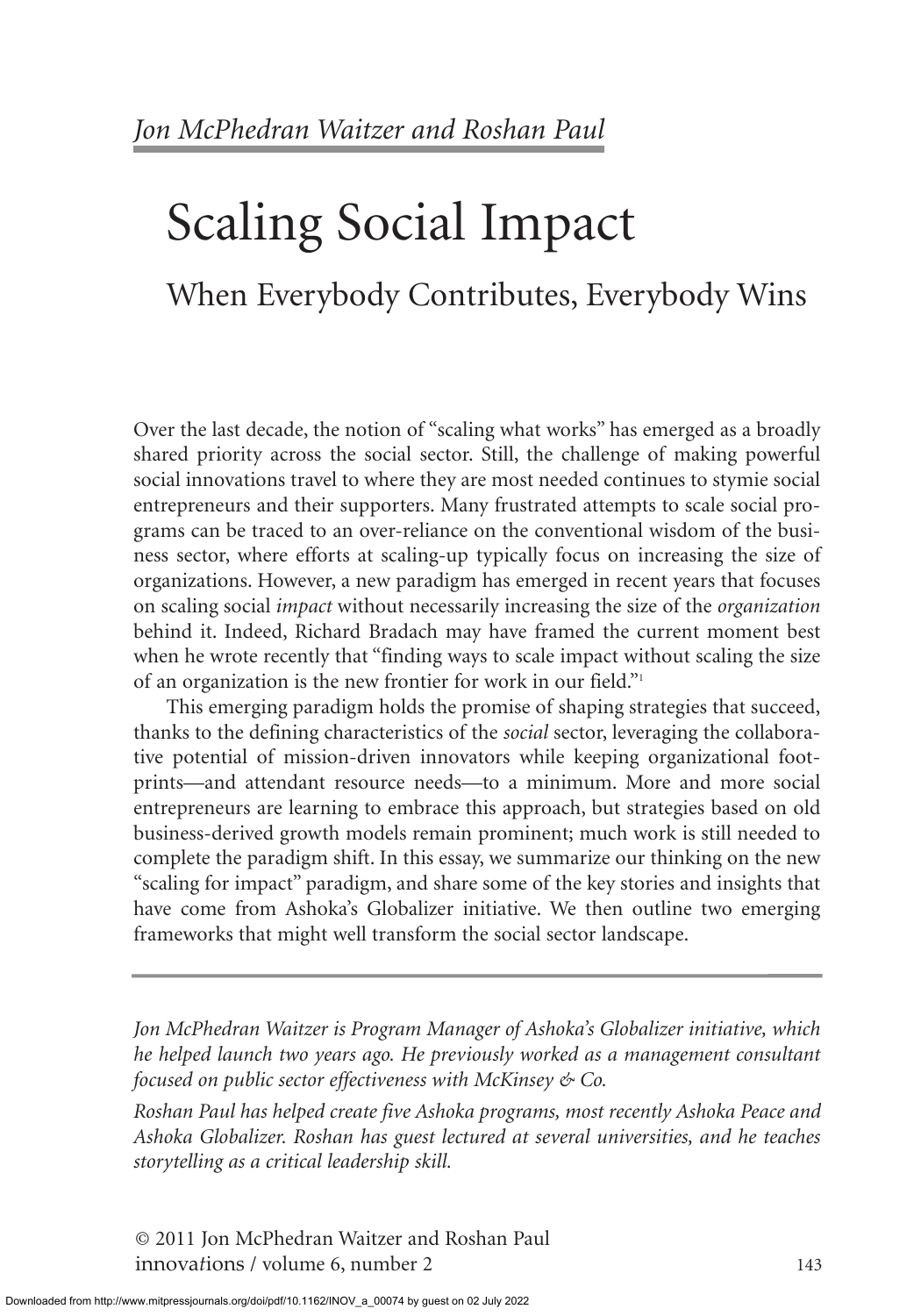#### THE PERSISTENT CHALLENGE OF SCALING SOCIAL INNOVATIONS

Beginning with early calls more than a decade ago, interest in scaling social change has blossomed in recent years to include a plethora of studies and papers on nearly every aspect of the question. Many people start to see the challenge of scale in the social sector when they recognize the stark contrast between social and business entrepreneurship. Great business ideas go global to serve customers; at their full potential they become ubiquitous. For example, people everywhere happily use soft contact lenses without having any idea where they first came from. Meanwhile, equivalent market forces are not at work in the social sector; even now, great social innovations too often remain local.

Once they observe this discrepancy between sectors, many social entrepreneurs naturally turn to the business world for guidance. Thus, most scaling models focus on increasing impact by increasing the size of the organization behind it, and this offers much initial comfort to their adopters: extensive supporting research, easy application of conventional metrics, the ability to retain operational (and emotional) control over the enterprise, and comfortable familiarity for funders wellversed in business concepts. However, comparatively few of these models have succeeded in helping a social innovation truly take off around the world. While business entrepreneurs are compensated for the greater complexities of a growing organization with new revenue streams and economies of scale, social organizations generally find it increasingly difficult to secure funding for each new subsidiary and experience much smaller economies of scale than their business counterparts. Furthermore, the field of social entrepreneurship is increasingly realizing that "better management practices can create only incremental, not breakthrough social change. . .even the best businesses cannot tell us how to change the world, because that is not their primary purpose."<sup>2</sup>

Dr. Steve Collins, the founder of Valid Nutrition, is one such social entrepreneur who has been frustrated by attempts to adapt traditional business models to scale his impact. Several years ago, Steve revolutionized the treatment of severe acute malnutrition by developing a new method involving individual portions of "ready to use therapeutic food" administered directly by community members. This approach eliminated long trips to overcrowded in-patient treatment centers, reduced contamination risks, and ultimately cut death rates *five-fold* while dramatically increasing coverage.<sup>3</sup> Based on these results, and the knowledge that demand for treatment still far outstrips supply, Valid Nutrition felt a burning obligation to extend the impact of its work as widely as possible. Making use of the corporate expansion model prevalent in this industry, and eager to maintain tight control over quality, it built a factory, hired a distribution team, and established an entire supply chain under direct Valid Nutrition management.

Very quickly, however, this approach encountered problems: revenue growth did not keep pace with costs, and the task of directly managing so many processes overwhelmed Valid Nutrition's core team. Furthermore, Steve's team was frustrated that their highly centralized organizational model failed to adequately promote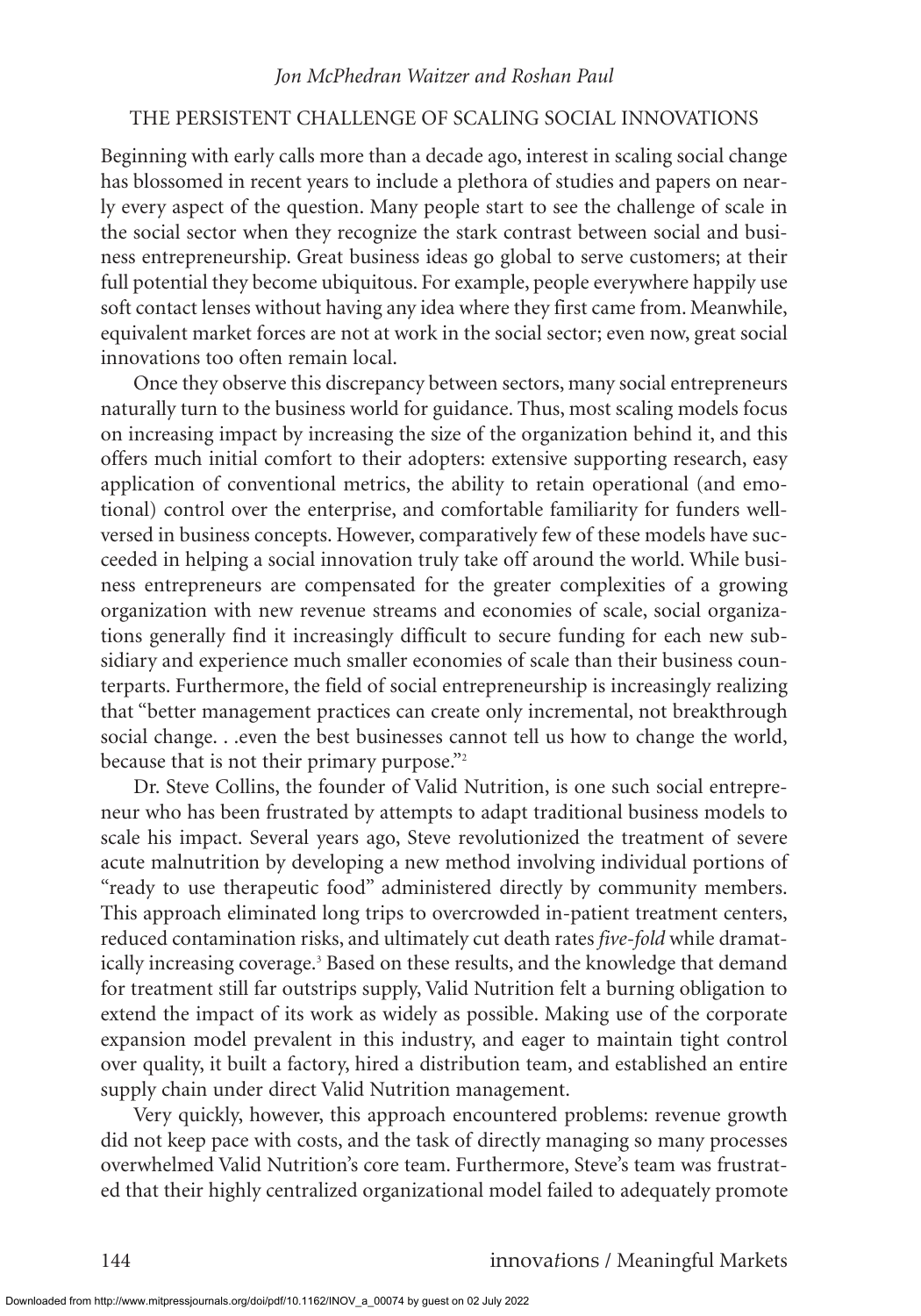local economic autonomy and empowerment—a core value of their communitybased care ideal. Steve had bumped into one of the central difficulties in scaling social impact: as you serve increasing numbers, the complexity of your work increases faster than your organization's ability to manage it.

### SCALING IMPACT BEYOND THE ORGANIZATION: A PROMISING NEW PARADIGM

Valid Nutrition is certainly not the only social organization stymied by attempts to scale impact by growing the organization. Indeed, a consensus is emerging: social entrepreneurs who wish to scale-up effectively must learn to transition "from an enterprise to an ecosystem."4 Here is one indicator: when Greg Dees first wrote about scaling pathways in 2004,<sup>5</sup> 77 percent of social entrepreneurs were using "branching" (setting up new offices of their organization) as their primary scaling mechanism, but in the past two years, that figure fell to 45 percent and then 33 percent among the two cohorts of Ashoka's Globalizer Fellows. At the same time, the percentage of Globalizer Fellows working through partners to extend their impact started at 70 percent in the first year and jumped up to 86 percent in the second year. This change in approach, though unfamiliar and therefore daunting to social entrepreneurs and funders alike, holds tremendous promise because it focuses on spreading impact through others in ways that businesses simply cannot do.

For Steve Collins, the move from enterprise to ecosystem has involved isolating the key values at the absolute core of his mission and actively seeking out other actors who could integrate these values into their own activities. Realizing, for instance, that the National Association of Small Farmers in Malawi shared his goal of developing local economic resilience, he worked with this group to explore how much of his factory's input needs could in fact be sourced locally. Now, the association coordinates production and quality testing among dozens of local small farmers to ensure that Valid Nutrition fulfills its production needs locally to the greatest extent possible. This frees up organizational resources that had previously been directed to managing procurement, and extends local empowerment further up the supply chain. Furthermore, when the time came to increase production beyond the capacity of Valid Nutrition's first plant, Steve and his team decided once again to seek out ways to expand their impact without adding organizational capacity. They partnered with independent factories in Kenya and Ethiopia, ensuring that these manufacturers embraced Valid Nutrition's approach to local sourcing and capability building by partnering with small farmers' associations based on the model they had established in Malawi. Having thus dramatically increased both their output and local economic development with minimal organizational growth, Valid Nutrition deepened its partnerships with UNICEF and other large aid providers to distribute products far beyond its own organizational reach. Finally, recognizing that the full problem of malnutrition is too great for any non-governmental organization to tackle successfully, Steve has turned his attention to influencing the private sector. By demonstrating and rigorously document-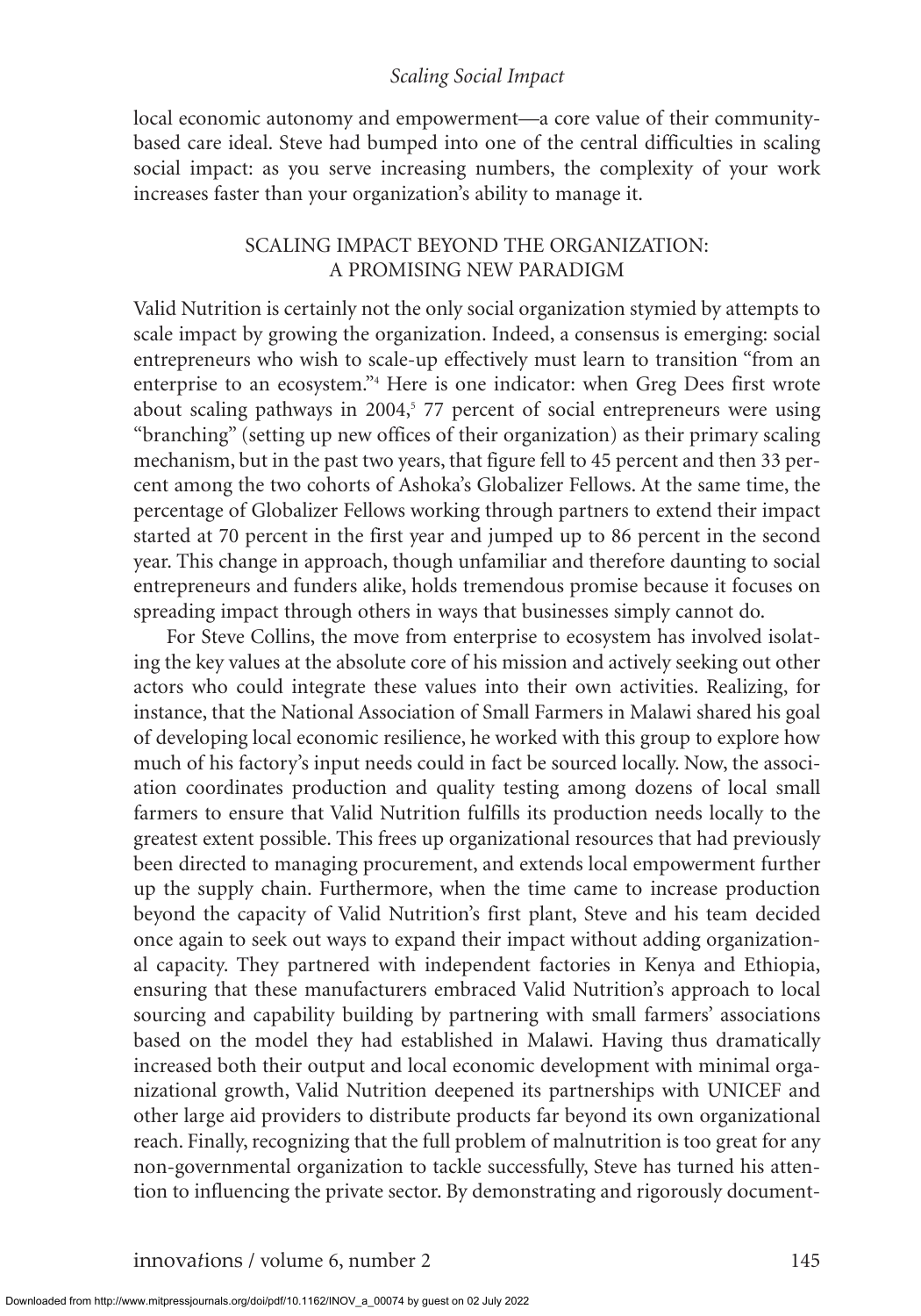#### *Jon McPhedran Waitzer and Roshan Paul*

ing the business feasibility of his innovative approach and engaging major industry players in active dialogue, he hopes to spur the food industry to tackle malnutrition directly. In all these strategies, Steve is mobilizing diverse and substantial global resources toward a market-based solution that his team alone could never hope to see through.

Juergen Griesbeck, the founder of streetfootballworld, has undergone a similar shift in focus during his scaling journey. Juergen's vision is to connect all the organizations around the world that use football (soccer) as a tool for development. Through these connections, organizations refine and supplement their programming with the best practices of others, collaborate on shared projects, and tap into investors they could not access individually. Originally, streetfootballworld set out to function as the central hub directing all major activity among all members of its network. However, this meant it had to grow in size along with the network's growth, which seemed unrelated to the impact it wanted to have. So Juergen decided to decouple the size of the network from the size of its core by empowering network members to transact and collaborate directly among themselves. He has since shifted his focus to pioneering new ways for network members to cultivate their own local ecosystems, learn directly from each other, and jointly pursue shared funding and program goals. Now, Juergen is adamant: "this network approach is *part of* the impact."

For Steve, Juergen, and the growing ranks of social entrepreneurs who want to scale their impact without necessarily growing their organizations, a robust body of scholarly work has begun to emerge around models and strategies to accomplish this. Indeed, from Dees's early elaboration of the multiple "pathways to scale" beyond simple branching and franchises,<sup>6</sup> to Bradach's recent call to create "100x the results with 2x the organization,"<sup>7</sup> significant progress has been made. Still, Ashoka Fellows have been calling for scaling guidance that has a more directly *problem-solving* orientation, and to learn firsthand from the struggles and triumphs of their peers who have already walked the path.

## THE ASHOKA GLOBALIZER: PRACTICAL WISDOM FOR SOCIAL ENTREPRENEURS

Two years ago, acting on the need for firsthand guidance on scaling-up, Ashoka created its Globalizer program. Our mission was to identify Ashoka Fellows, such as Steve Collins and Juergen Griesbeck, who could be role models and thought leaders in this area, bring them together with global business entrepreneurs who have mastered the old scaling strategies, and jointly develop practical wisdom on scaling strategies explicitly for the social sector.

These social and business entrepreneurs constitute the Globalizer's community of practice. They cut across all thematic/issue areas in both sectors, and come together at Globalizer Summit events around the world. Once there, they engage in three days of structured interactions in order to share and develop knowledge around emerging scaling pathways, exchange practical advice to support each oth-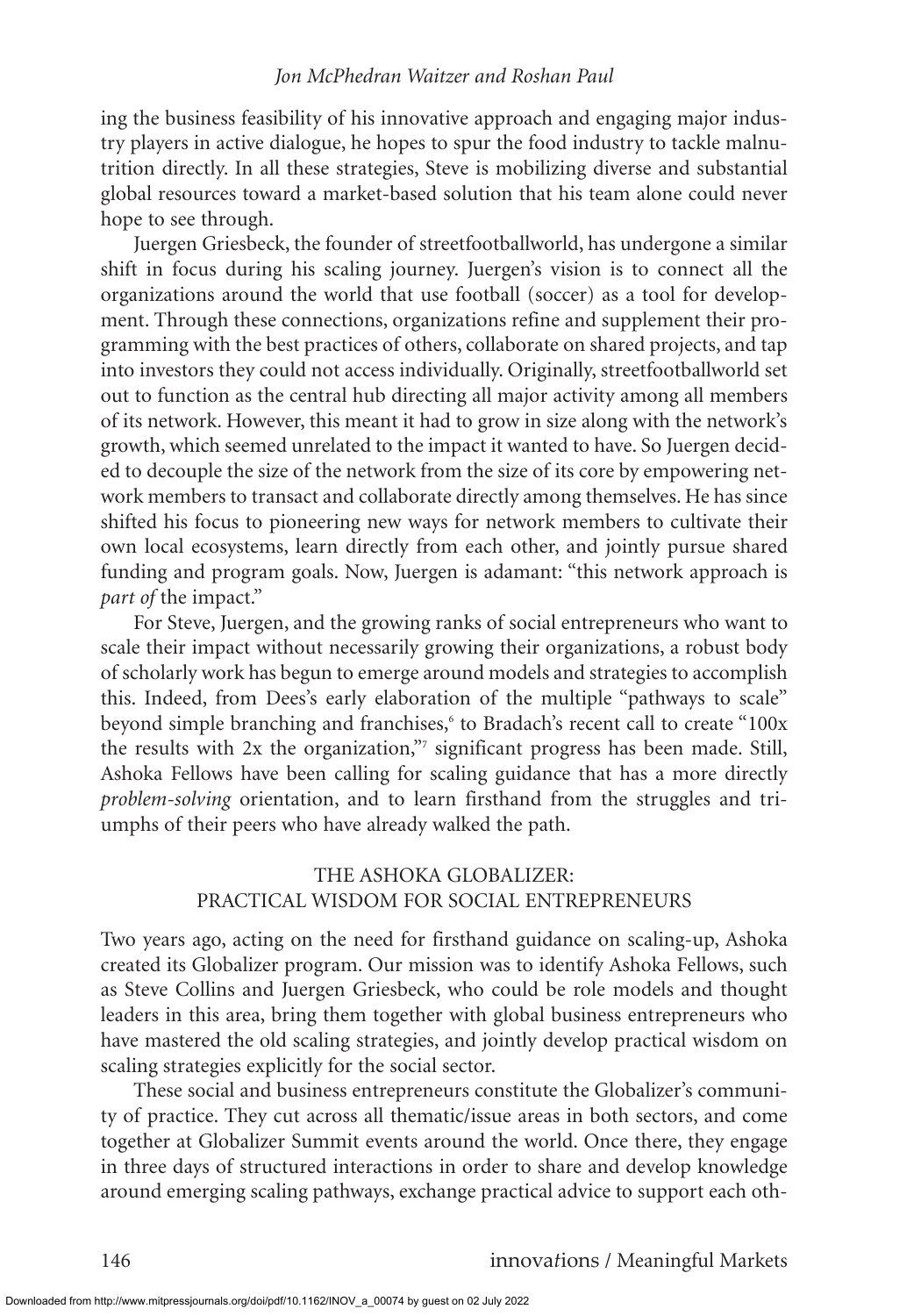# **The Globalizer Initiative at a Glance**

Launched in 2009 with financial support from the Essl Social Prize.

Functions as a cross-sector, tightly-knit community of practice, involving (to date):

35 Ashoka Fellows, from 22 countries, selected based on the global social impact potential of their innovations

40 "Panelists," senior entrepreneurs from business and social sectors who have scaled their innovations significantly

50+ volunteer advisors, including business leaders, McKinsey consultants, and senior Ashoka staff

Globalizer community meets at traveling "Globalizer Summits" for intimate one-on-one or small-group conversations to provide strategic advice to each other and build knowledge for the field.

ers' endeavors, and distill their stories to share with the sector as a whole. Before each summit, participants spend several months preparing with teams of advisors from Ashoka and our business sector partners, working to isolate or "unbundle" the core elements within their theory of change and refine strategies for scaling these up.

In the process of bringing these social entrepreneurs together and pushing them forward, we have developed practical insights at two distinct levels:

1. A set of strategic imperatives that must be explored by any social entrepreneur seeking to scale

2. Emerging mechanisms for scaling impact beyond one's organization

# **Strategic Imperatives for Entrepreneurs Seeking to Scale**

Through two Globalizer summits and a host of global conversations, the central tenet of scaling for impact has been clear: let loose a well-defined idea to create a movement or mission-aligned ecosystem, rather than only growing the organization behind it. Out of the many sessions organized around this theme, two strategic imperatives have shone through: *liberate the core* and *become a magnet*.

*Liberate the core.* To really help an idea travel, social entrepreneurs must return to the essence of why they started their work. Too often their organizations have grown opportunistically—expanding and evolving based on funding or connections available at a given time, rather than with a clear focus on their original mission and full market potential. As one Globalizer participant put it, "I started the organization to work on a problem. Somewhere along the line, building the organization became larger than the mission. This was hard to get out from."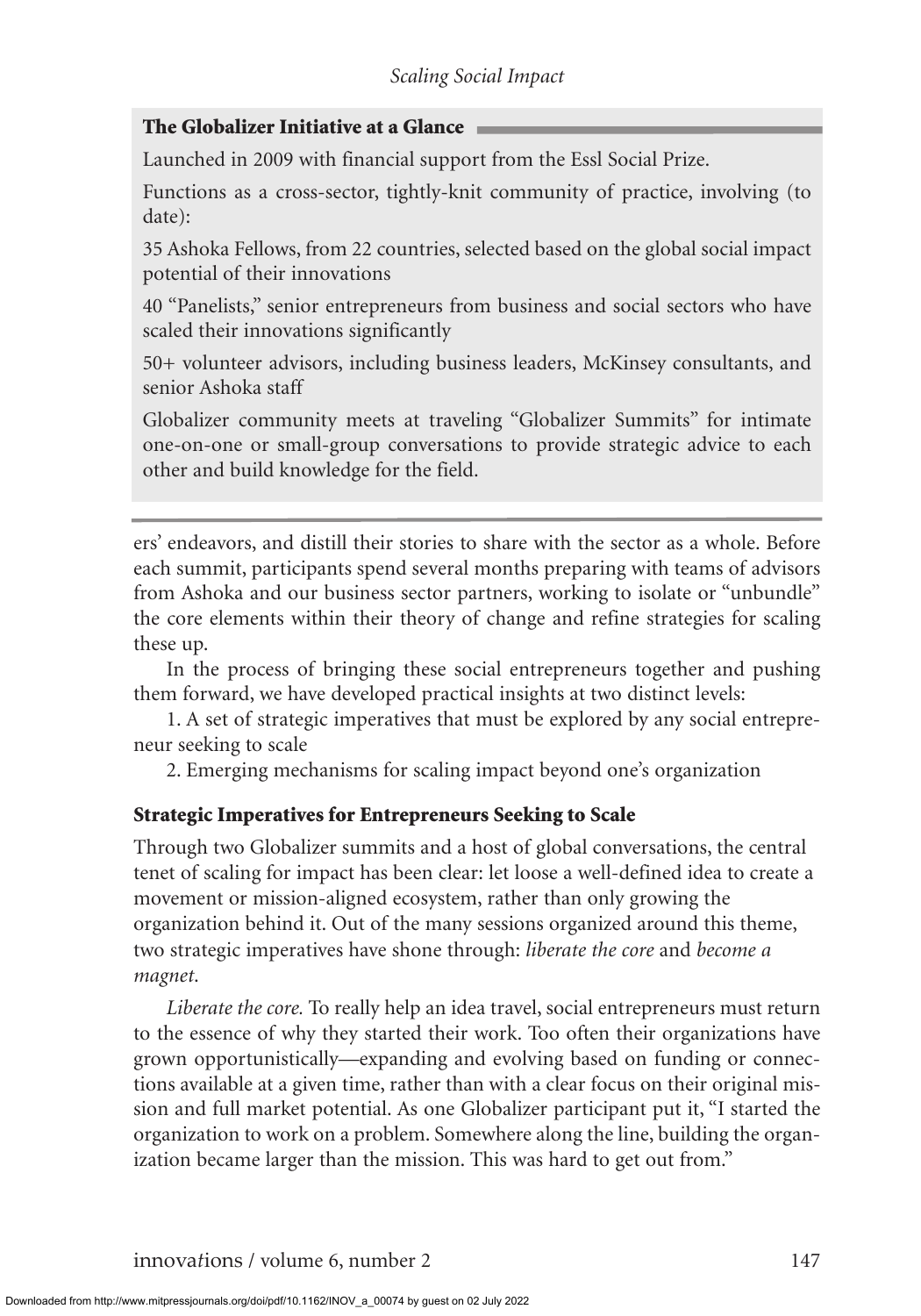#### *Jon McPhedran Waitzer and Roshan Paul*

Two further nuggets of practical insight have emerged from discussions around this imperative. First, and often most difficult, the *role of the founder must change*. At a certain point, founders must empower their team to lead operations, and institutionalize implicit knowledge to focus time and energy on spreading the vision. For charismatic leaders who have nurtured their innovation from infancy, this transition can be more difficult than anything that came before. One social entrepreneur described it as a process of "killing idols, whether individuals or the organization." Although it can be an excruciating task, creating impact outward from the founder is essential if it is to spread beyond the organization.

The second insight is the need to *ride your own wave before you jump into another pond*. Taking time to test and refine a core operational (and revenue) model before attempting further expansion *always* pays off. This is naturally more difficult for those working to scale their impact beyond their own organization. But this is the very reason that it is crucial to align on shared goals and outcomes in order to build coherence across an ecosystem of mission-driven actors. Take Steve Collins's example: his early investment in rigorously documenting the feasibility of Valid Nutrition's business model is allowing him to focus the resources of major industrial players directly on malnutrition, creating a quantum leap in social impact.

*Become a magnet.* Scaling impact beyond one's organization represents a radical jump in efficiency. But, like any scaling program, it requires additional resources to succeed. Paradoxically, it can be much harder to secure funding for such a strategy than for more traditional approaches, as most funders are still rooted in the old paradigm of growing organizations in order to scale their social impact. Still, to become a real magnet for growth, social entrepreneurs must transition their business model from one where they are at the center to one where they have a network of actors (funders included) who all revolve around a common mission.

In trying to fulfill this daunting imperative, members of the Globalizer community urge other social entrepreneurs to *know when to go elephant hunting:* sometimes one risky breakthrough is worth more than 1,000 small successes. Several Globalizer Fellows credit a single crucial relationship that catapulted their impact far beyond what they could have built incrementally. Passing up smaller opportunities in order to doggedly pursue (and then carefully manage) these partnerships can pay enormous dividends. At the same time, these social entrepreneurs all caution against becoming overly dependent on one powerful partner. Their advice: immediately help any such collaborator to see itself within the larger mission-focused ecosystem in order to spread its power and influence across a larger number of stakeholders.

Several social entrepreneurs have also begun embracing education as a magnet for spreading their vision. Whether by starting their own training campuses or partnering with academic institutions to shape formal curricula, this approach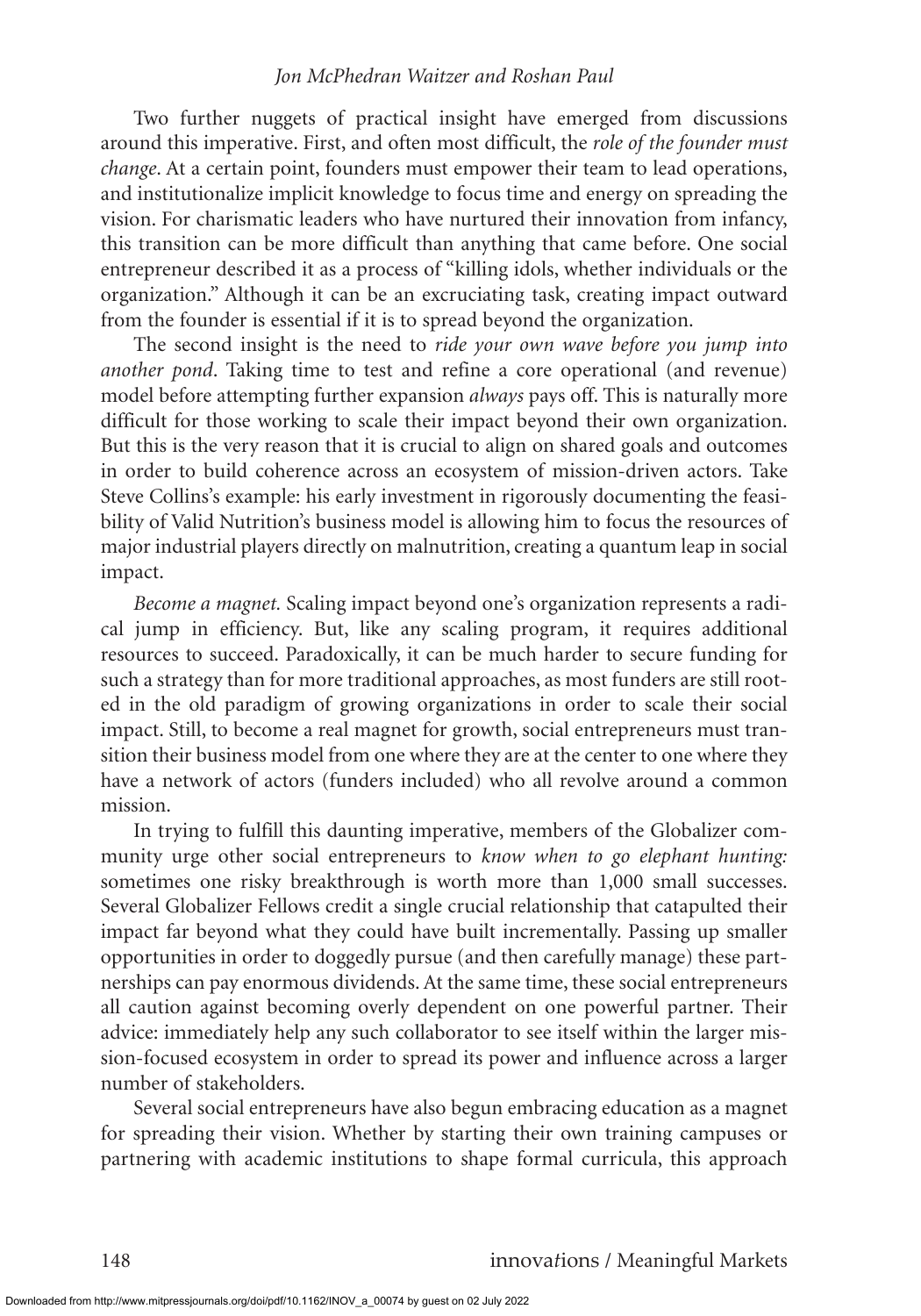allows them to attract increasing numbers of changemakers who contribute new ideas and resources to the mission.

Finally, it is important to *find ways to creatively recover some of the value you create,* ideally as close as possible to your impact/beneficiaries. For example, streetfootballworld found that network members were more than willing to cover the costs of organizing all gatherings and exchanges. Thus, asking collaborators to materially support valuable processes can sometimes be the easiest way to *transform beneficiaries into co-creators*.

# EMERGING MECHANISMS FOR SCALING IMPACT BEYOND THE ORGANIZATION

As the Globalizer community explored mechanisms to extend social impact beyond the organization, two approaches stood out. These are not new pathways per se but ones where the key principles needed for adoption and widespread use have not yet been developed adequately. They are:

1. Open-source changemaking

2. Smart networks

We now briefly describe each of these pathways to scale and propose the building blocks of an intellectual framework that will be critical for entrepreneurs to use in refining and adopting them. By developing these mechanisms, we don't mean to imply that social entrepreneurs must choose between them, or indeed between these and other approaches. Indeed, over 75% of the Globalizer Fellows are using a combination of different scaling models, which may be necessary, given the complexity of the systems they're trying to change. Nor do we imply that these principles are iron-clad and comprehensive; they are merely a beginning, an evolving framework based on what our community is seeing, learning, and doing.

Yet we also believe that both pathways have the potential to strongly impact the way social entrepreneurs scale-up in the future, and that the principles below not only get at how to make them work but also are key to the very nature of the leadership that social entrepreneurs provide.

# **1. Open-Source Changemaking**

In a world of constant change and multiplying problems, two approaches—working behind closed doors, and leadership by an indispensable individual—are becoming relics of the past. An article in *Management Innovation Exchange* noted:

The job description of the leader has officially changed from "smartest guy in the room" to chief promoter of the idea that "nobody" is as smart as "everybody". . .It's the leader's job to invite as many smart people into the room as possible, to create opportunities for and channel contributions from the broadest mix of people—wherever they sit in the organization (or the world).<sup>8</sup>

We must open up opportunities to increasing numbers of people to collaborate for a common purpose: the heart of all social changemaking.

innova*t*ions / volume 6, number 2 149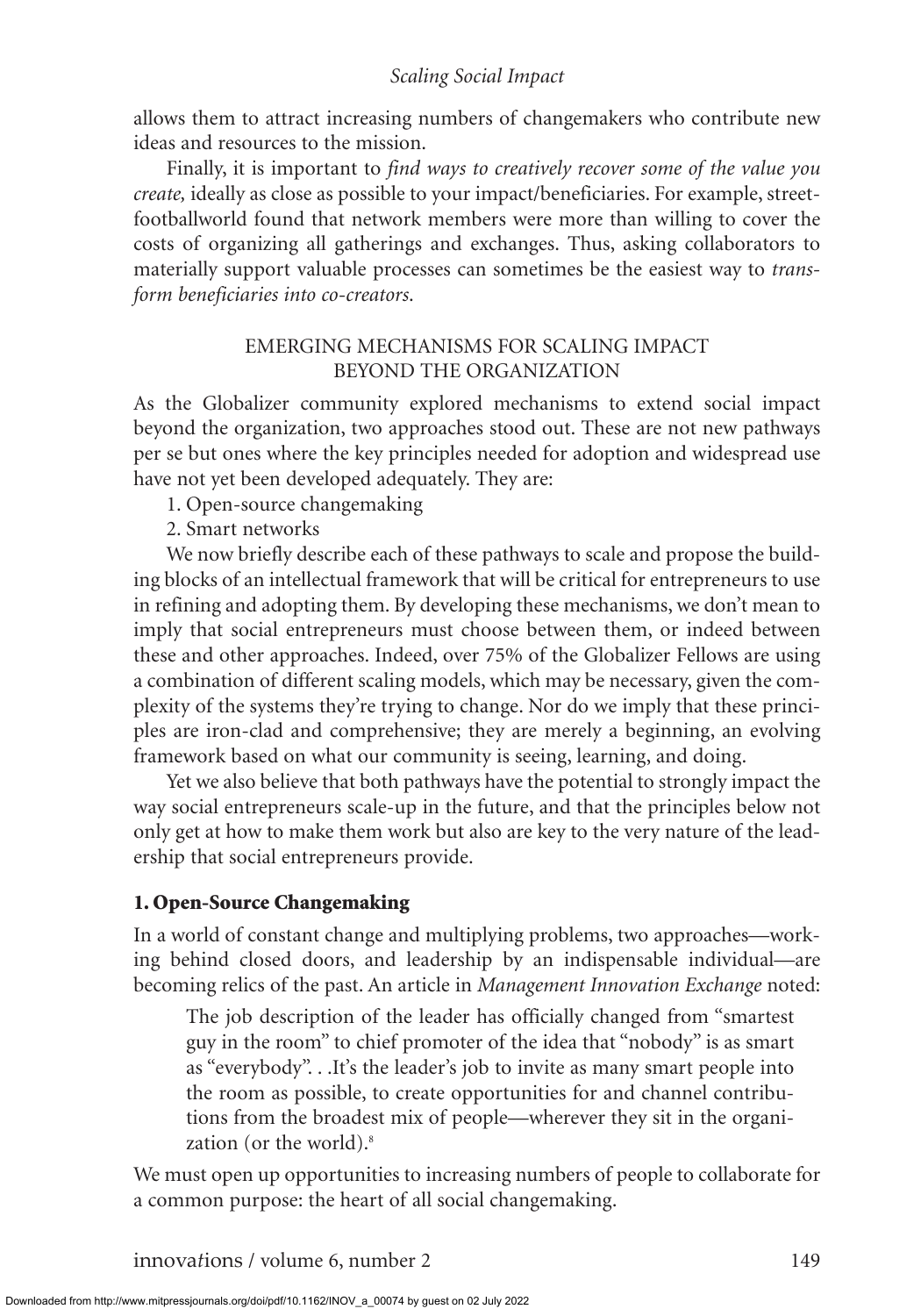#### *Jon McPhedran Waitzer and Roshan Paul*

The open-source model is a powerful way to do this because it taps into people's natural motivation. As TED's Chris Andersen points out, three things appear to be driving open innovation: (a) a *crowd* of people who share a common interest, even if they relate to that interest in different ways (as innovators, evangelists, even skeptics); (b) an interest that is *visible and open* to all to enable people to demonstrate the full extent of their creativity; and (c) a *personal desire* within participants to improve their ability to contribute to something larger than themselves.<sup>9</sup> Andersen's conclusions are in line with emerging thinking from behavioral economics and psychology, which shows that people perform best (and often irrespective of financial considerations) when they are challenged appropriately but can respond on their own terms and in a way that both recognizes them for their mastery and makes a larger contribution to the world.<sup>10</sup> In other words, your stakeholders do things for you not because they have to, but because they want to. Open-source communities tap into all of these underlying elements of motivation.

The open-source approach has five basic principles.

*Ensure trust and transparency.* People are more likely to contribute their ideas if they are confident that others won't exploit the contribution. An effective opensource strategy sets up norms and protocols governing *each* transaction, which sets up a foundational culture but also makes clear to every user just how their and others' contributions are treated.

*Foster a culture of meritocracy.* Because all contributions are transparent and open to discussion, usually the best idea wins. Indeed, the best open-source platforms have a clear ladder of engagement (i.e., "White Belt" to "Black Belt") in which users understand what they need to do in order to progress. This can be extremely obvious (e.g., sellers' ratings in eBay) or more subtle (e.g., the more active moderators in Wikipedia become more influential over time).

*Open up to possibility.* It is a fact of our world that we do not know where the next innovation will come from. Being open and transparent creates unforeseen windows of opportunity, with myriad unforeseen outcomes. On the flip side, however, it also requires giving your own contribution away without expecting a quid pro quo return. There can often be a "long tail" in open-source work: return on investment accrues over time.

*Seek rapid diffusion.* Because the frameworks you use to communicate can be opened up to everyone for feedback, innovation happens quicker and ideas spread faster. A great example of this is the well-known story of Ashoka Fellow Darrel Hammond's KaBOOM! It builds playgrounds in low-income communities across the United States with the goal of giving every child a safe space to play within walking distance of their home. When KaBOOM! made the decision to opensource its playground model, it found that in a single year (2009), *other* people built as many playgrounds as KaBOOM! itself had built in the previous 14 years.<sup>11</sup> Indeed, today "local communities build 10 KaBOOM!-influenced playgrounds for each one KaBOOM! builds itself."12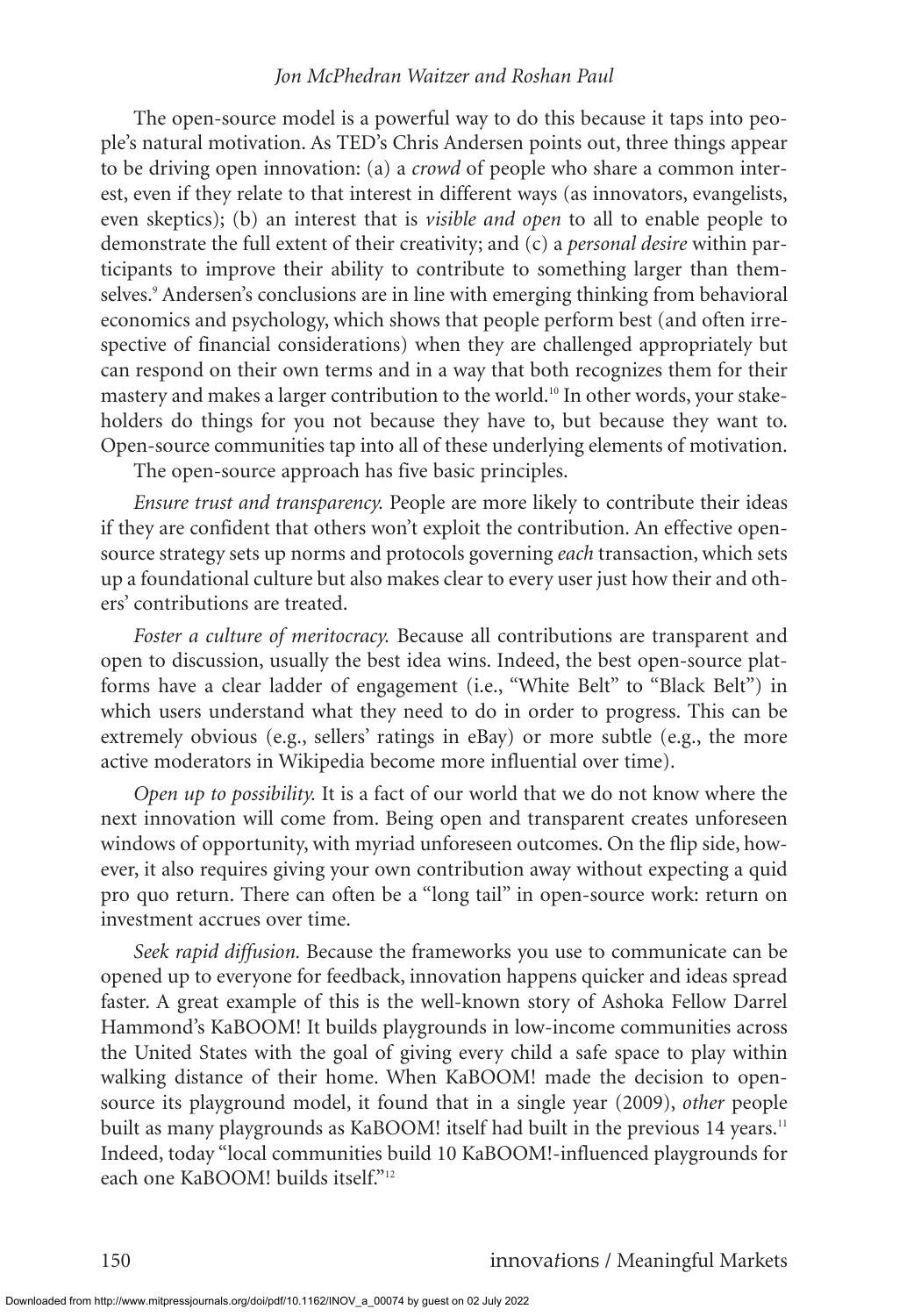*Encourage mutability.* Because the world is so vastly diverse, the same idea looks different in different places. These differences can be harnessed as innovations across the community. By its very nature, open source makes it easy to start variations (translations, geographic adaptations, new beneficiaries) that ultimately enhance beneficiaries' satisfaction.

# *Open Source and the Social Entrepreneur*

Given these principles, how do the roles of social entrepreneurs change as they open-source their innovations? The primary conceptual shift is realizing that they must move from being "king of the hill" to becoming the hill itself. From eBay to Facebook to Wikipedia, the best open-source approaches focus on transforming beneficiaries into co-creators, to becoming the platform upon which users innovate and shape how everyone uses it. Ecosystems and platforms are more inclusive than organizations, and perhaps even more so than movements.

# *Open Source and Your Organization*

Another critical step is to open-source change within the organization itself. Several Globalizer Fellows realized that they no longer had the right people on the team. In other words, the team that enabled them to reach their current level of accomplishment may not help them get to the next level of impact. As one social entrepreneur noted, "The team working on liberating the core won't help us become a magnet. I might need a parallel structure, even maybe a new organization." And you know you're succeeding when the best new ideas for progress come not from you but, increasingly, from others in your organization.

Although open source is not a panacea, and indeed it could be just one element of a scaling strategy, it can be a tremendous accelerator of innovation as well as a great strategy for building stakeholder loyalty. Success is measured not in terms of achieving measurement indicators or fulfilling a project plan but in the growing number of users who become co-creators. If you feel that you are spending all your time pushing a rock uphill rather than being a magnet attracting others to you, then you aren't doing it right. On the other hand, you know you are succeeding when your beneficiaries-turned-co-creators further innovate your original contribution beyond your own wildest dreams. When everybody contributes, everybody wins.

# **2. Smart Networks**

The  $21<sup>st</sup>$  century will be marked by integrated thinking, interdependent action, and international systems change. It is no longer either feasible or perhaps even desirable for a single person, organization, or group to achieve large-scale complex social change alone. What is required now is tapping the power of interconnecting networks to generate lasting results.

Smart networks can help us achieve the scale we need. Smart networking means leveraging or collaborating across networks in ways that are greater than the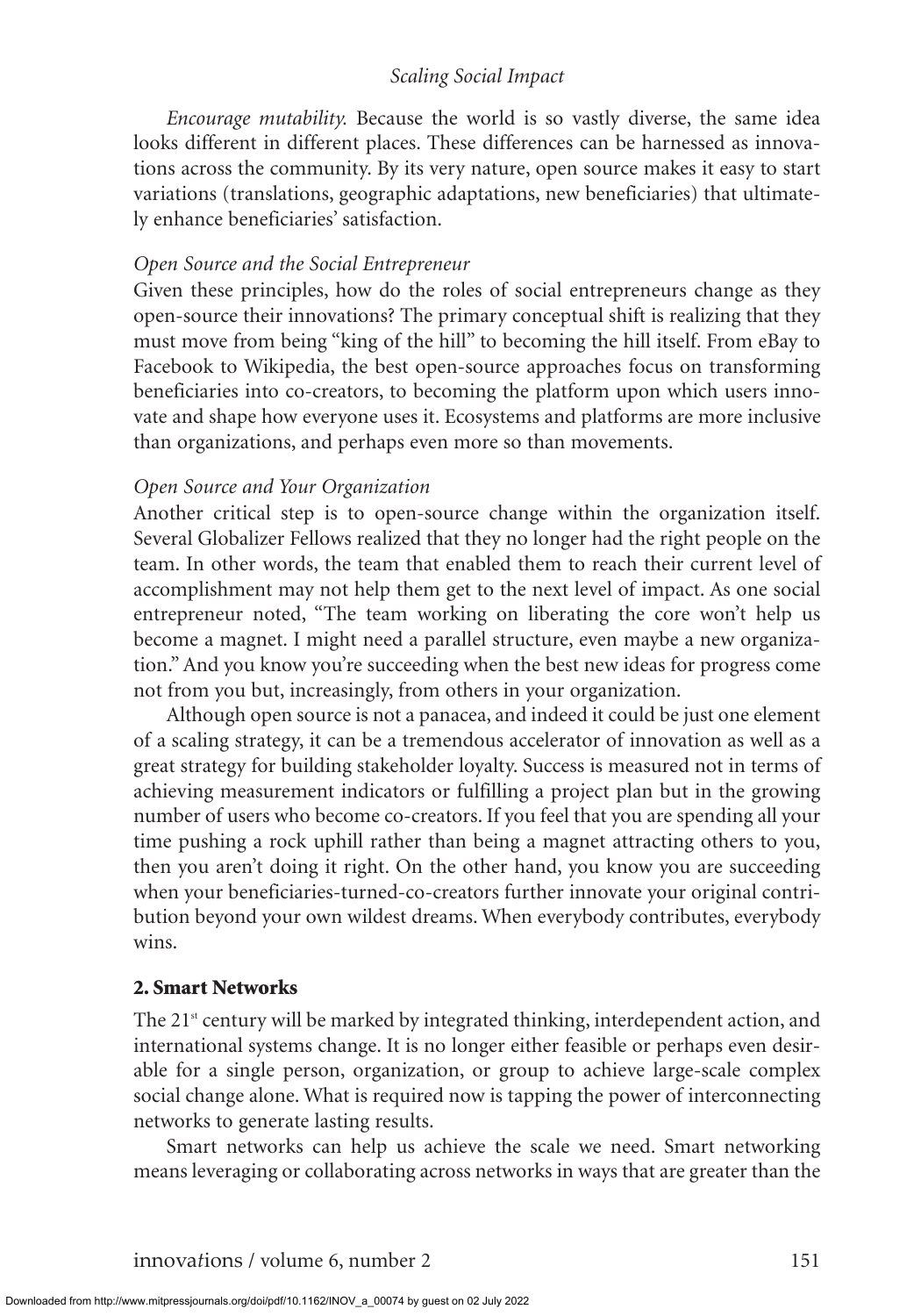sum of their parts. By contrast, "unsmart" networks are those that are not coordinated or that rely too much on one central member.

Five basic principles also apply to smart networks.

*Ensure diversity at the core.* The core or center of the network is better when it is more diverse because that makes it possible to reach out to new ideas and resources from multiple avenues. On another level, it's also important to expand the network's periphery—the people on the edge of the network—both to bring in new perspectives that could lead to breakthroughs, and to provide pathways for spreading new ideas and practices. Greater diversity at the core leads to better participation of diverse communities at the periphery.

*Expand virally.* This happens by engaging groups beyond the current membership. By helping people explore many collaborative projects that together give rise to rich insights and creative breakthroughs, smart networks open new pathways for success. For instance, Juergen Griesbeck's streetfootballworld limits the number of new network members but empowers all its members to create their own football-for-development ecosystems, with the other members providing guidance on governance, ecosystem culture, and quality control.

*Be "glocal."* Smart networks must operate on many levels (local/regional/international) to be transformative. Learning and breakthroughs flow from local practice and are re-mixed through analysis and comparison with other projects. Global networks, in turn, also infuse local projects with new perspectives and ideas. The core orientation of streetfootballworld is that change happens locally but the architecture for coordination among the network members needs to be designed from a global perspective.

*Give to get.* Smart networks require generous sharing to provide value to others, which makes these networks powerful, cost-effective tools to increase access to information, financing, and other resources. For instance, Kovin Naidoo, a Globalizer Fellow from South Africa, once spent a large amount of time and organizational energy leading a coalition that was instrumental in sealing a very large grant for substantial work across South Africa—but his organization, the International Centre for Eyecare Education, didn't receive any of the funds. However, other members of the coalition later approached them to carry out significant aspects of the work, and they ended up getting a better outcome than if they were one of the initial grantees.

*Foster network leadership.* Smart network leadership requires a readiness to develop a common agenda, agree on mutually reinforcing activities, and commit to continuous follow-up. Such leaders—network weavers, if you will—actively set up these systems and shape the different interactions between members (collaboration, communication, learning) to move toward the larger mission.13 Yet successful network leaders also see their role as moving away from the core in due course, becoming another node in the network rather than the hub itself, as figure 1 shows.14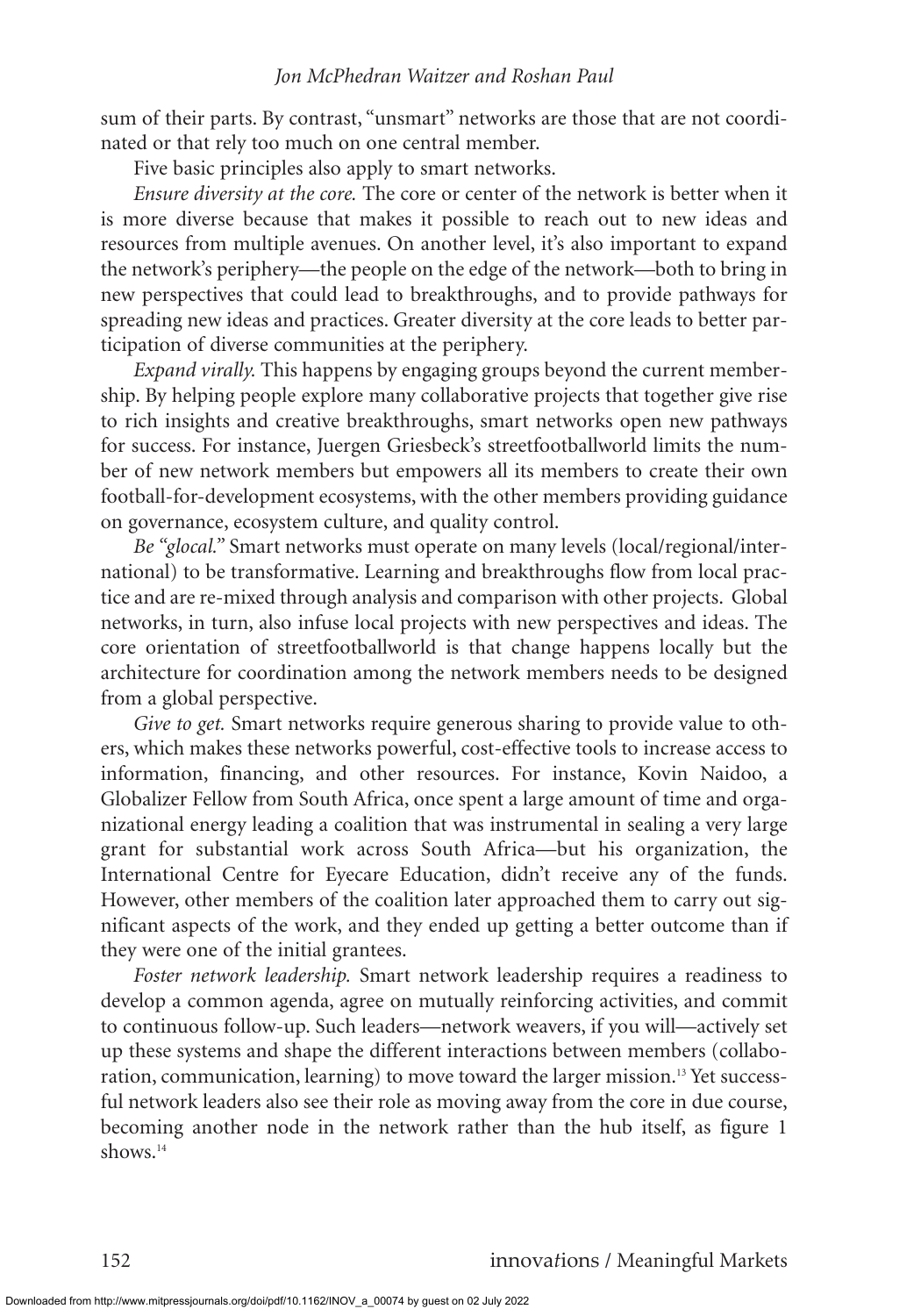

**Figure 1. The Evolution of a Smart Network.**

## *Smart Networks and the Social Entrepreneur*

What is the role of the social entrepreneur in harnessing or developing a smart network? One of the first trust-building activities is for members to work on smaller projects together, so they can express shared values and shared purpose and negotiate over the points of difference in an endeavor where the stakes are not as high. Once the network is activated, a key strategic task is to ensure that the members put pressure on each other to deliver—so that they move beyond good intentions to putting in the hard collaborative work needed for impact. And, critically, success becomes clear when the social entrepreneur not only moves away from the center of the network to become a node, but potentially moves out completely. A major goal of smart network leaders is to help others become network leaders.

## *Smart Networks and Your Organization*

To integrate the value of smart networking within the organization itself, Juergen Griesbeck ensures that all the staff members of streetfootballworld are trained to think in, and engage in, networks. Similarly, Kovin Naidoo spends 30 percent of his time cultivating networks for the mission of access to low-cost eye care for the poor, and his staff members typically spend up to 15 precent of their time doing the same. For smart networking to succeed, leaders must allocate human and financial resources among all participating organizations. But mission networkers are still a rare species, and networking is rarely included as a budget item. Thus, although networking and collaboration are high on the change-making agenda, they rarely happen in a sustained way. This must change.

## CONCLUSION

Given the increasing adoption of both open-source changemaking and smart networking as key pathways to scaling social impact, it's important to consider immediate challenges. For instance, how do social entrepreneurs learn to emotionally let go of their programs enough to let others take them in truly new and unforeseen directions? How can they operate effectively in a world conditioned to pursue iso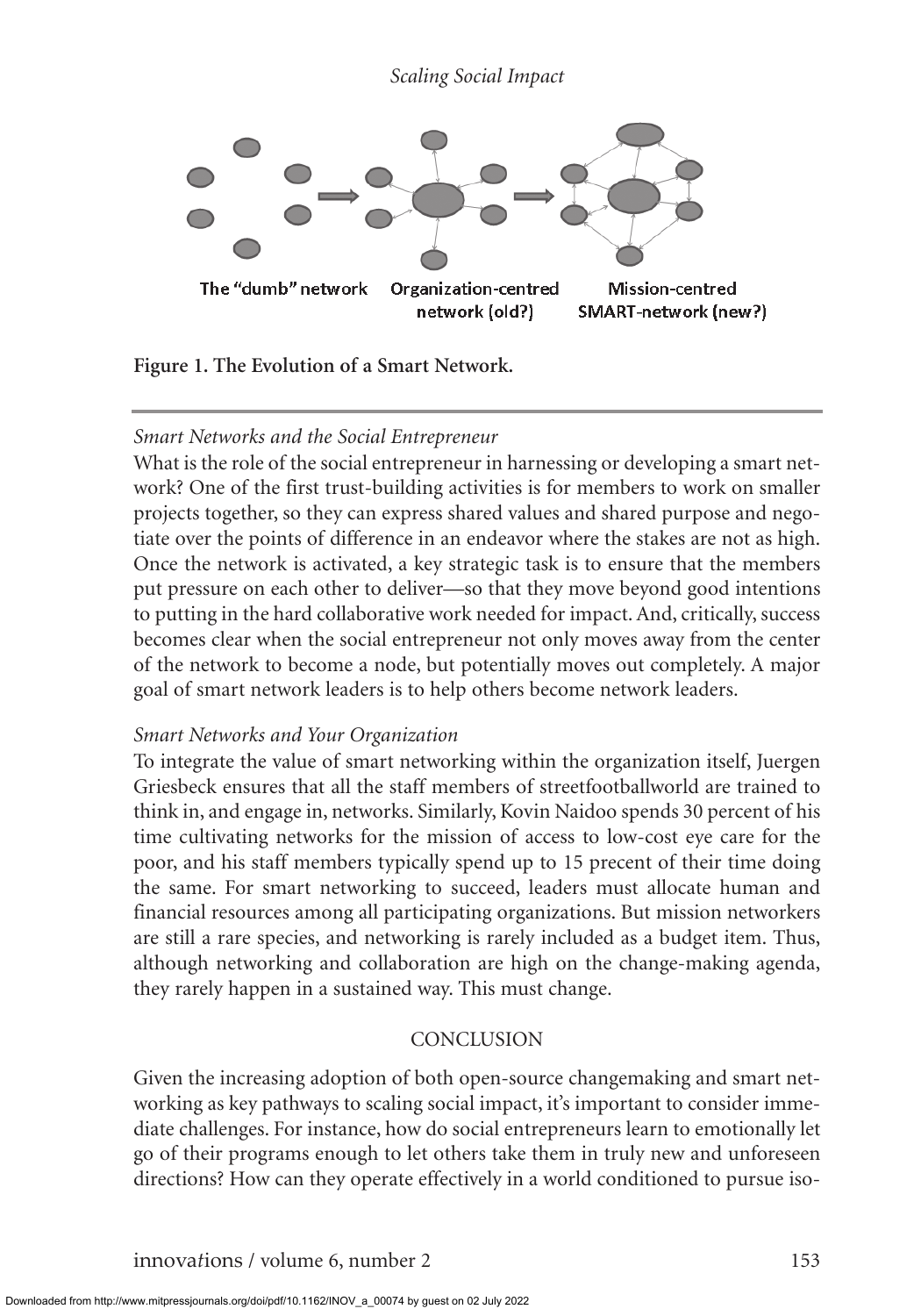lated impact, often driven by isolated investing from a donor community that (despite notable exceptions<sup>15</sup>) does not yet recognize that large-scale success will come only from collaboration? And if success does not conform to our standard modes of measurement and resource allocation, how will organizations justify spending resources on these new pathways? These are the types of challenges facing all innovators—and thus the issues that the next series of scaling innovations will most likely address.

Despite the challenges, both open-source changemaking and smart networks have much in common that points to the future of scaling social impact. A central tenet is the notion that the purpose or mission must be the center of attention, not the organization or the social entrepreneur. The social sector must move into "mission networking" rather than "organizational networking": decentralized networks nurturing collaboration from the bottom up will have more impact than centralized organizations, even those with a brilliant strategy developed from the top and cascaded out. Second, both mechanisms are strongly opportunistic, not only taking advantage of chance encounters, breaking news, and the appearance of new talent, but also actively relying on and planning for such occurrences. Third, they are characterized by a spirit of abundance and the unconditional sharing of ideas, people, research, and time, even though this generosity may require short-term economic sacrifices. And, finally, they ride on an acceptance that may be hard for some social entrepreneurs: others might be able to do a better job. This in turn requires letting go of personal ego, brand, intellectual property, and the other elements of our organizational conditioning in order to maximize the number of changemakers across the ecosystem. As Wei-Skillern and Marciano put it, when social entrepreneurs share "the pursuit of their mission," they "have far more impact than they could ever have on their own."16

Al Etmanski, a Globalizer Fellow from Canada who has successfully pioneered several social enterprises over a distinguished career, goes even further:

Over the last 25 years I've discovered that what I thought were ecosystem approaches were in fact strategies and tactics. This lens of smart networks and open source takes me away from first focusing on strategy and tactics before going to the ecosystem, to instead focusing first on the ecosystem and *from there* defining strategy and tactics. This is a substantial change!

It will also not be an easy change. But social entrepreneurs have always been people who can see over the horizon, who can envision new possibilities such as the fact that poor people might be willing and able to pay back micro-loans. So if anyone can lead this type of change, it is the likes of Steve Collins and Juergen Griesbeck and the dozens of other social entrepreneurs who have seen beyond the horizon and are quietly shaping new pathways to scale their vision. And, in doing so, they are ensuring that the best ideas reach their full potential: solving intractable social problems and improving countless lives around the world.